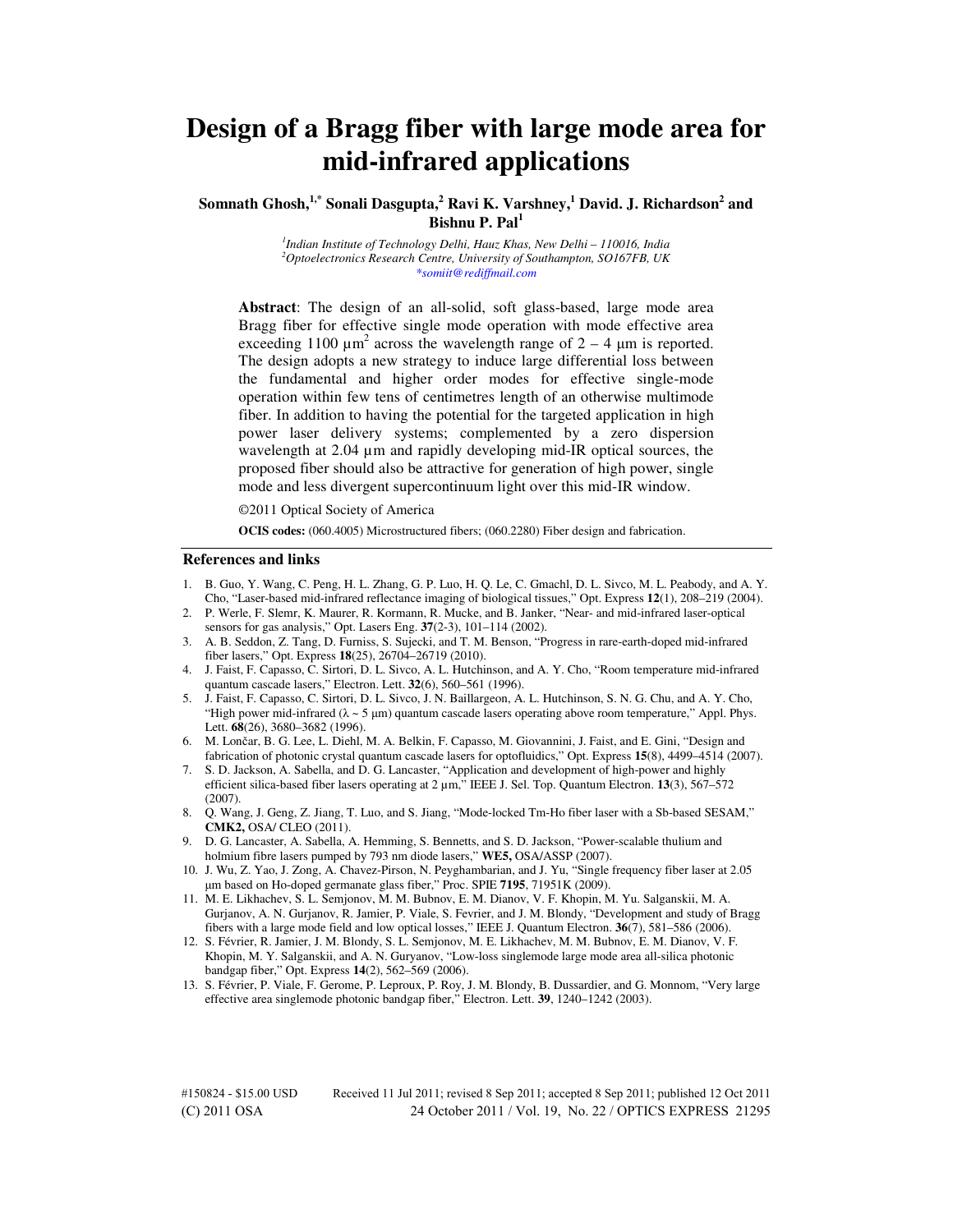- 14. X. Feng, F. Poletti, A. Camerlingo, F. Parmigiani, P. Horak, P. Petropoulos, W. H. Loh, and D. J. Richardson, "Dispersion-shifted all-solid high index-contrast microstructured optical fiber for nonlinear applications at 1.55 microm," Opt. Express **17**(22), 20249–20255 (2009).
- 15. S. Dasgupta, B. P. Pal, and M. R. Shenoy, "Nonlinear spectral broadening in solid-core Bragg fibers," J. Lightwave Technol. **25**(9), 2475–2481 (2007).
- 16. H. T. Bookey, S. Dasgupta, N. Bezawada, B. P. Pal, A. Sysoliatin, J. E. McCarthy, M. Salganskii, V. Khopin, and A. K. Kar, "Experimental demonstration of spectral broadening in an all-silica Bragg fiber," Opt. Express **17**(19), 17130–17135 (2009).
- 17. P. Yeh, A. Yariv, and E. Marom, "Theory of Bragg fiber," J. Opt. Soc. Am. **68**(9), 1196–1201 (1978).
- 18. S. Dasgupta, B. P. Pal, and M. R. Shenoy, Chapter on Photonic bandgap guided Bragg fibers in Guided Wave Optical Components and Devices: Basics, Technology, and Applications, B. P. Pal (Ed.), Elsevier Academic Press, Burlington & San Diego (2006).
- 19. B. Temelkuran, S. D. Hart, G. Benoit, J. D. Joannopoulos, and Y. Fink, "Wavelength-scalable hollow optical fibres with large photonic bandgaps for CO2 laser transmission," Nature **420**(6916), 650–653 (2002).
- 20. Y. Fink, D. J. Ripin, S. Fan, C. Chen, J. D. Joannopoulos, and E. L. Thomas, "Guiding optical light in air using an all-dielectric structure," J. Lightwave Technol. **17**(11), 2039–2041 (1999).
- 21. X. Feng, A. K. Mairaj, D. W. Hewak, and T. M. Monro, "Nonsilica glasses for holey fibers," J. Lightwave Technol. **23**(6), 2046–2054 (2005).
- 22. X. Feng, T. M. Monro, P. Petropoulos, V. Finazzi, and D. J. Richardson, "Extruded single mode high-index core one-dimensional microstructured optical fiber with high index contrast for highly nonlinear optical deivces," Appl. Phys. Lett. **87**(8), 081110–081113 (2005).
- 23. P. Domachuk, N. A. Wolchover, M. Cronin-Golomb, A. Wang, A. K. George, C. M. B. Cordeiro, J. C. Knight, and F. G. Omenetto, "Over 4000 nm bandwidth of mid-IR supercontinuum generation in sub-centimeter segments of highly nonlinear tellurite PCFs," Opt. Express **16**(10), 7161–7168 (2008).
- 24. G. Brambilla, F. Koizumi, V. Finazzi, and D. J. Richardson, "Supercontinuum generation in tapered bismuth silicate fibres," Electron. Lett. **41**(14), 795–797 (2005).
- 25. J. Hu, C. R. Menyuk, L. B. Shaw, J. S. Sanghera, and I. D. Aggarwal, "Generating mid-IR source using As<sub>2</sub> S<sub>3</sub>based chalcogenide photonic crystal fibers," **CThN6,** OSA/CLEO/IQEC (2009).
- 26. G. Genty, T. Ritari, and H. Ludvigsen, "Supercontinuum generation in large mode-area microstructured fibers," Opt. Express **13**(21), 8625–8633 (2005).

#### **1. Introduction**

Applications such as gas sensing for security and environmental monitoring, spectroscopy for pollution monitoring, industrial process control and astronomy have become increasingly important in recent years [1–3]. Much progress in these areas relies on the development of lasers and laser delivery systems that can efficiently emit and transmit light at mid-infrared (mid-IR) (2-20 µm) wavelengths. This has generated widespread interest in developing optical fibers that can enable efficient distortion-free transmission of optical signals at high power levels in the mid-IR to complement the design of efficient mid-IR optical sources such as high power Thulium/ Holmium doped fiber lasers and quantum cascade lasers operating at room temperatures [4–10]. Single-mode, large-mode area (LMA) fibers are crucial in this regard because they mitigate the undesirable nonlinear processes (e.g. stimulated Brillouin scattering, stimulated Raman scattering, four-wave mixing, etc.) in the fiber that deteriorate their power handling capability and thereby offer a better output beam quality. Single-mode LMA fibers based on step index profiles are limited in functionality due to their high bendloss sensitivity and tight tolerances in fabrication parameters [11]. Thus, more recently, alternative routes have been explored that rely on the use of multimode LMA fibers in which effective single-mode guidance of the fundamental mode (FM) is achieved by inducing a large differential loss to its higher order modes (HOMs) [12,13]. The necessary differential loss is attained by engineering the fiber structure to control the inherent modal confinement loss and/or relative bend loss of the modes. Most of these designs are based on microstructured optical fibers (MOFs) that offer exceptional structural design freedom and control over the optical propagation characteristics. In this context, all-solid Bragg fiber, which is an example of 1D-photonic bandgap fiber, is extremely promising as it enables better control over the structural parameters with minimal transverse deformations during fiber drawing, thereby ensuring good repeatability of the structure [14–16]. Confinement of

<sup>27.</sup> K. Thyagarajan, R. K. Varshney, P. Palai, A. K. Ghatak, and I. C. Goyal, "A novel design of a dispersion compensating fiber," IEEE Photon. Technol. Lett. **8**(11), 1510–1512 (1996).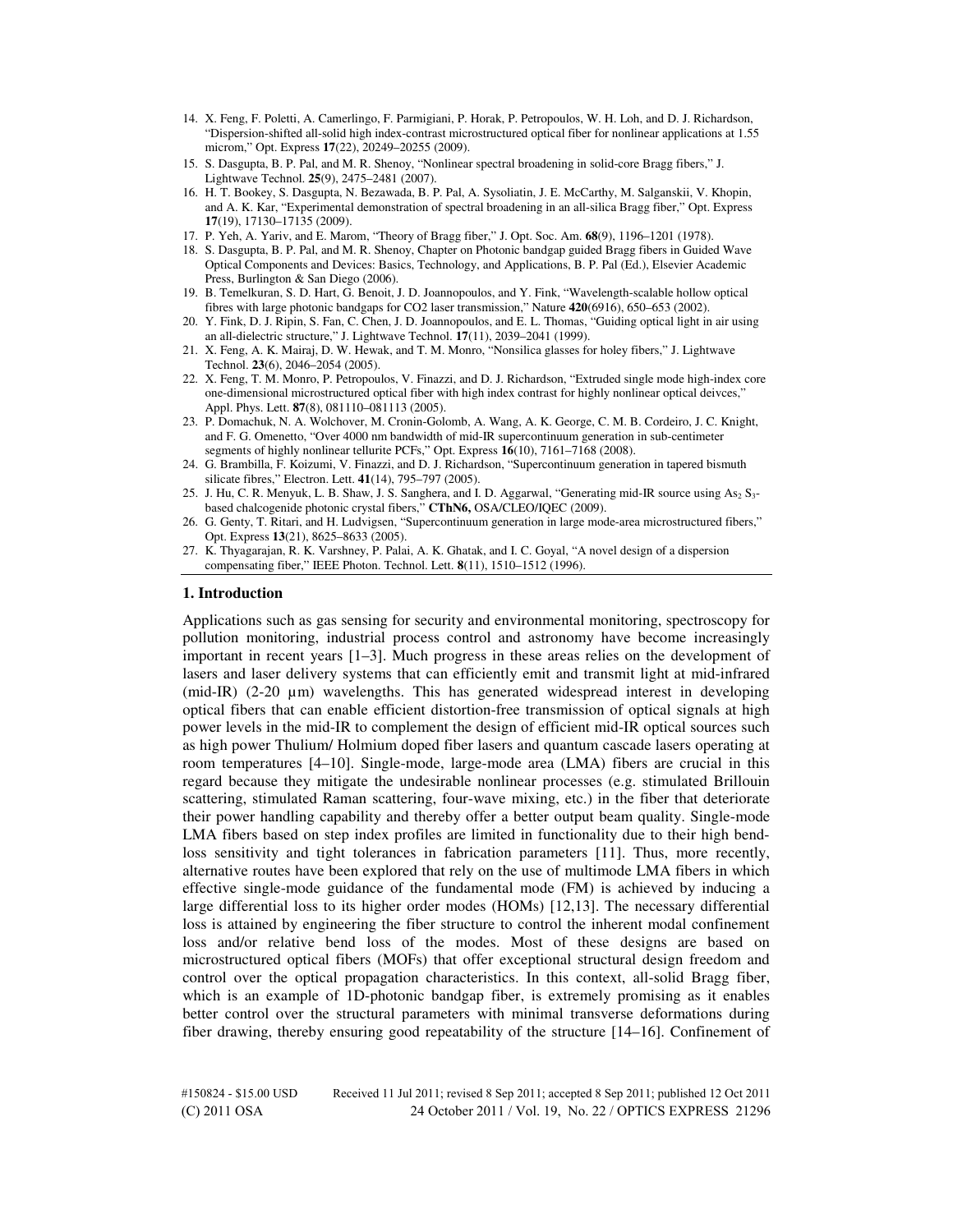light in these fibers occurs due to the photonic bandgap created by the periodic layers of alternating high and low refractive index (micrometer-thick) cladding layers [17, 18]. Bragg fibers can also provide considerably lower bending losses as compared to MOFs (with air holes) with same size of mode field [11] and have even been reported to negotiate 90<sup>°</sup> bends [19] without suffering bend-induced losses [20].

In this paper, we report a new design route to engineer the bandgap of a soft-glass based all-solid LMA Bragg fiber to achieve effective single-mode operation in the mid-IR wavelength region beyond  $2 \mu m$ . Operating at these wavelengths necessitates the use of glasses other than silica (lead-silicate glasses in the case of this paper) that exhibit good transparency at these wavelengths [21] while having low toxicity, higher thermal stability and a mature fabrication process [22]. The proposed design strategy enables us to introduce a large differential loss of almost three orders of magnitude between the FM and HOMs as compared to existing designs of similar mode area [12, 13]. The proposed low-index-core fiber has five cladding layers and supports the  $LP_{01}$  mode with an average effective mode area of more than 1100  $\mu$ m<sup>2</sup> over the operating wavelength range of 2–4  $\mu$ m. Although the fiber is essentially multimoded at these wavelengths, we show that effective single-mode guidance can be established within few tens of centimetres of the fiber length, making it an attractive platform for high power (CW or short pulse) delivery as well as for generation of clean supercontinuum at relatively high powers [23–26] in the mid-IR.

## **2. Fiber design**

It is well known that a Bragg fiber with a finite cladding is a leaky optical waveguide [17,18]. This feature has been gainfully exploited through judicious fiber design to guide the low-loss FM while allowing the HOMs with much larger losses to leak out [12]. The loss of the first higher order  $LP_{11}$  mode usually determines the length of the fiber that is required to make it effectively single-moded. The losses of the other core-guided HOMs are typically orders of magnitude higher and hence, they are lost from the core within a short length of the fiber. Here, we propose a novel design strategy that is based on choosing the cladding layers to be anti-resonant for the  $LP_{11}$  mode while simultaneously reflecting back the FM constructively into the core. This is in contrast to the more commonly used low-loss criterion for the FM [17, 18]. Since the HOMs extend farther into the cladding (as compared to the FM), the effect of the anti-resonant cladding on the HOMs is much stronger. In addition to the cladding, we design the core of the proposed fiber to be out of resonance with the  $LP_{11}$  mode, which increases its confinement loss while having a negligible impact on the confinement of the FM. Thereafter the number of cladding rings and the refractive index of the outermost ring are chosen to achieve the desired differential confinement loss. Table 1 shows the phase accumulated by the  $LP_{01}$  and  $LP_{11}$  modes in the core and the cladding, and demonstrates how the choice of the core and cladding widths preferentially leaks away the first HOM. In the wave-vector space, the choice of the core and cladding dimensions ensures that the transverse wave vector of the FM still lies well within the photonic bandgap while the wave vector of the  $LP_{11}$  mode and other HOMs lie close to the band edge. The underlying principle, which governs these features, exploits the following quarter wave stack condition for the  $LP_{01}$  mode:

$$
k_1^0 d_1 = k_2^0 d_2 = \frac{\pi}{2}
$$
 (1)

where  $k_i^0 = k_0 \sqrt{(n_i^2 - n_{\text{eff}}^0)^2}$ ;  $i = 1, 2$ , and  $n_{\text{eff}}^0$  corresponds to the effective index of the LP<sub>01</sub> mode while the following condition is satisfied for the  $LP_{11}$  mode along with its anti-resonant core:

$$
k_1^1 d_1 = k_2^1 d_2 = \pi \tag{2}
$$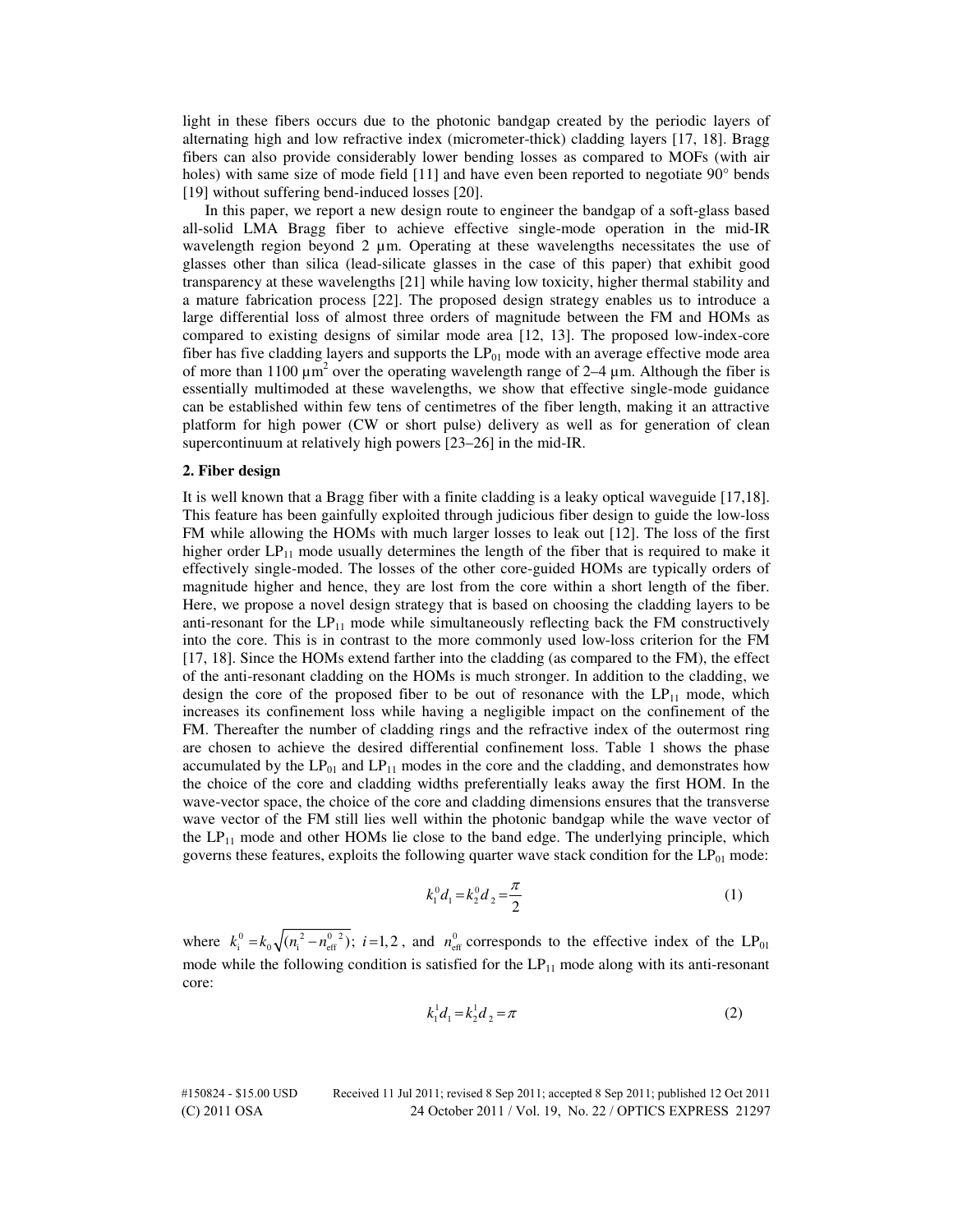where  $k_i^1 = k_0 \sqrt{(n_i^2 - n_{\text{eff}}^{1/2})}$ ; i=1,2; and  $n_{\text{eff}}^1$  corresponds to the effective index of the LP<sub>11</sub> mode. The material system chosen is based on two thermally compatible lead-silicate glasses: LLF1 (refractive index  $n_1 = 1.5232$ ) and SF6 (refractive index  $n_2 = 1.7577$ ) (at the wavelength of 2  $\mu$ m). The state-of-the-art extrusion-based fiber fabrication technique for these glasses is mature enough to realize the pre-determined set of structural parameters to obtain the desired optical characteristics [22].

| Parameters | Phase accumulated by                  |                                       |
|------------|---------------------------------------|---------------------------------------|
|            | $LP_{01}$ mode<br>(in unit of $\pi$ ) | $LP_{11}$ mode<br>(in unit of $\pi$ ) |
| $k_c r_c$  | 0.670                                 | 1.000                                 |
| $k_1d_1$   | 0.530                                 | 0.795                                 |
|            | 0.965                                 |                                       |

**Table 1. Phase accumulated by the LP01 and LP11 modes in the designed Bragg fiber** 

where  $k_j$  is defined as  $k_j = k_j^0$  (or  $k_j^1$ ) for the LP<sub>01</sub> (or LP<sub>11</sub>) mode;  $j = 1, 2$ ; and  $k_c = k_2$ . We have used the commercially available software Comsol® based on the finite element method (FEM) for obtaining the modal characteristics of the fiber. The perfectly matched layers (PML) surrounding the fiber structure were optimized to calculate the confinement loss of the fiber. Since the Bragg fiber is a leaky structure, it is found that the mesh element sizes and the dimensions of the PMLs are quite critical in order to obtain the accurate loss characteristics of the fiber. Thus, a convergence check was performed on the losses obtained for the designed fiber with various PML thicknesses and mesh element sizes.

#### **3. Results and discussions**

In order to study propagation characteristics of the designed fiber and to discuss the practical implications of the above mentioned design through a detailed modal analysis of the proposed fiber, we have analyzed the designed fiber structure with suitably chosen five cladding layers surrounding the large core. Figure 1 shows a schematic of the refractive index profile of the designed fiber. The outermost layer is assumed to be a high-index layer. Figure 2 shows the confinement loss spectrum of nearly 300 eigen modes of the fiber. To analyze this loss spectrum, we have classified the modes into three different classes namely Band-1, Band-2 and Band-3. It is evident from Fig. 2 that the fiber supports those modes whose losses are lower than or comparable to that of the FM, which we have designated as Band-1 modes. Detailed investigations show that except for the FM,  $LP_{02}$  and  $LP_{21}$  modes, none of these modes are core guided. Rather these are modes that are actually guided by the high index cladding layers with very low fractional power in the core. Selective launch can be employed to ensure that the coupling efficiency into these high-index ring modes and the  $LP_{21}$  mode is negligible. The second category of modes, labeled as Band-2, encounters confinement loss ranging between 1 dB/m to 100 dB/m. This particular band consists of core guided modes with high differential confinement losses along with relatively smaller coupling efficiency,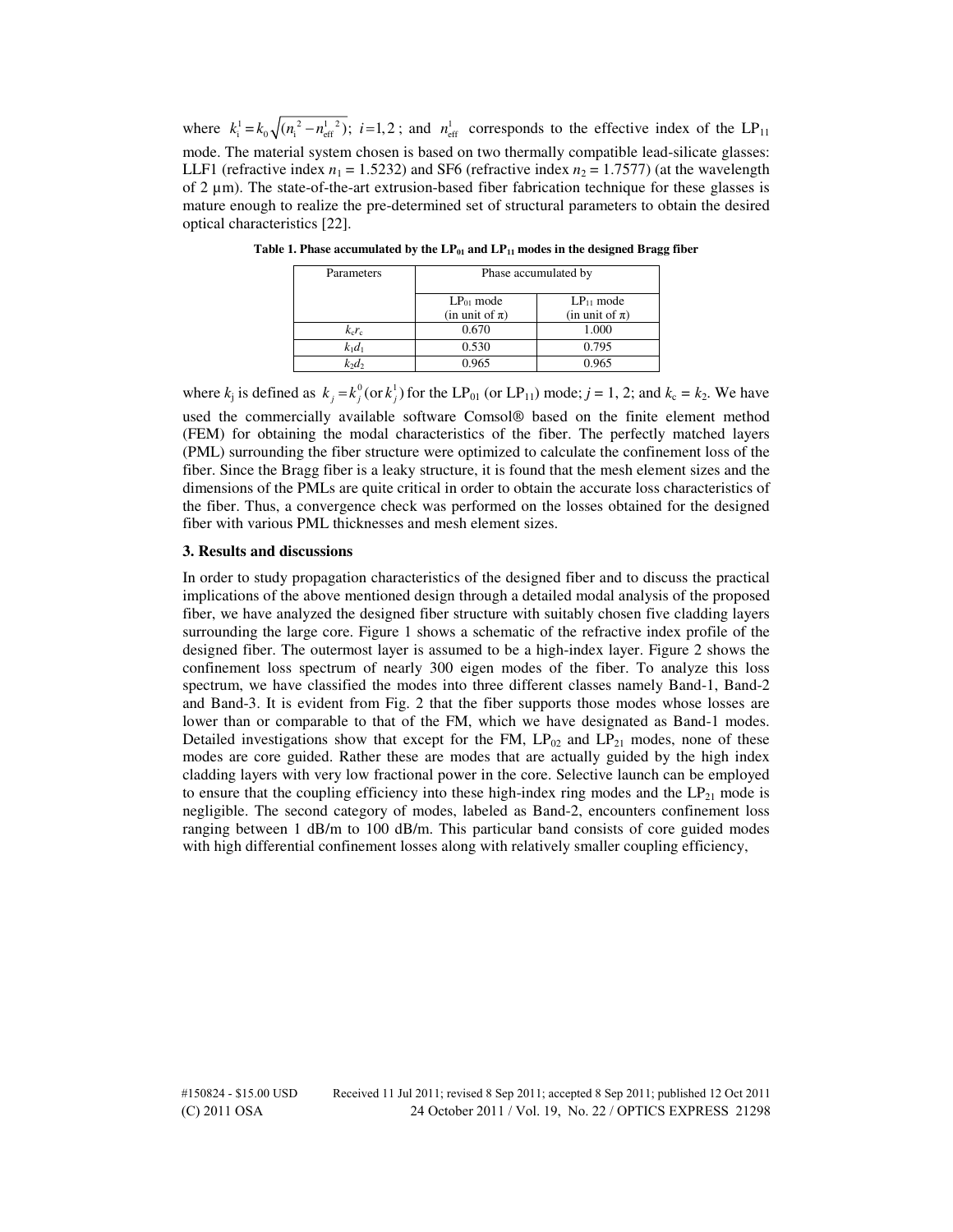

Fig. 1. Refractive index profile of the designed LMA Bragg fiber.



Fig. 2. Confinement loss spectrum as a function of mode effective index of the designed fiber (with five cladding layers) at the operating wavelength of 2.1 µm. Each dot on the graph corresponds to one eigen mode supported by the fiber geometry. The dot encircled in red is the FM. We have divided the modes into three categories. Band-1 modes: these are modes that exhibit confinement loss less than or  $\sim$  1 dB/m. Except the FM, LP<sub>02</sub> and LP<sub>21</sub> modes, there is no core localized mode; Band-2 modes: these are modes with confinement loss ranging within 1 dB/m to 100 dB/m; Band-3 modes: modes with losses greater than 100 dB/m.  $LP_{11}$  mode falls within this category. Three sample modes in Band-1 have been encircled in dashed and marked as 1, 2 and 3. Their corresponding field distributions are shown in the top panel of Fig. 3.

which again favors losing them during propagation. Finally, the group of modes associated with confinement loss values more than 100 dB/m is designated as Band-3 modes. Since these modes experience losses as high as  $\sim$ 100 dB/m over the wavelength range of interest,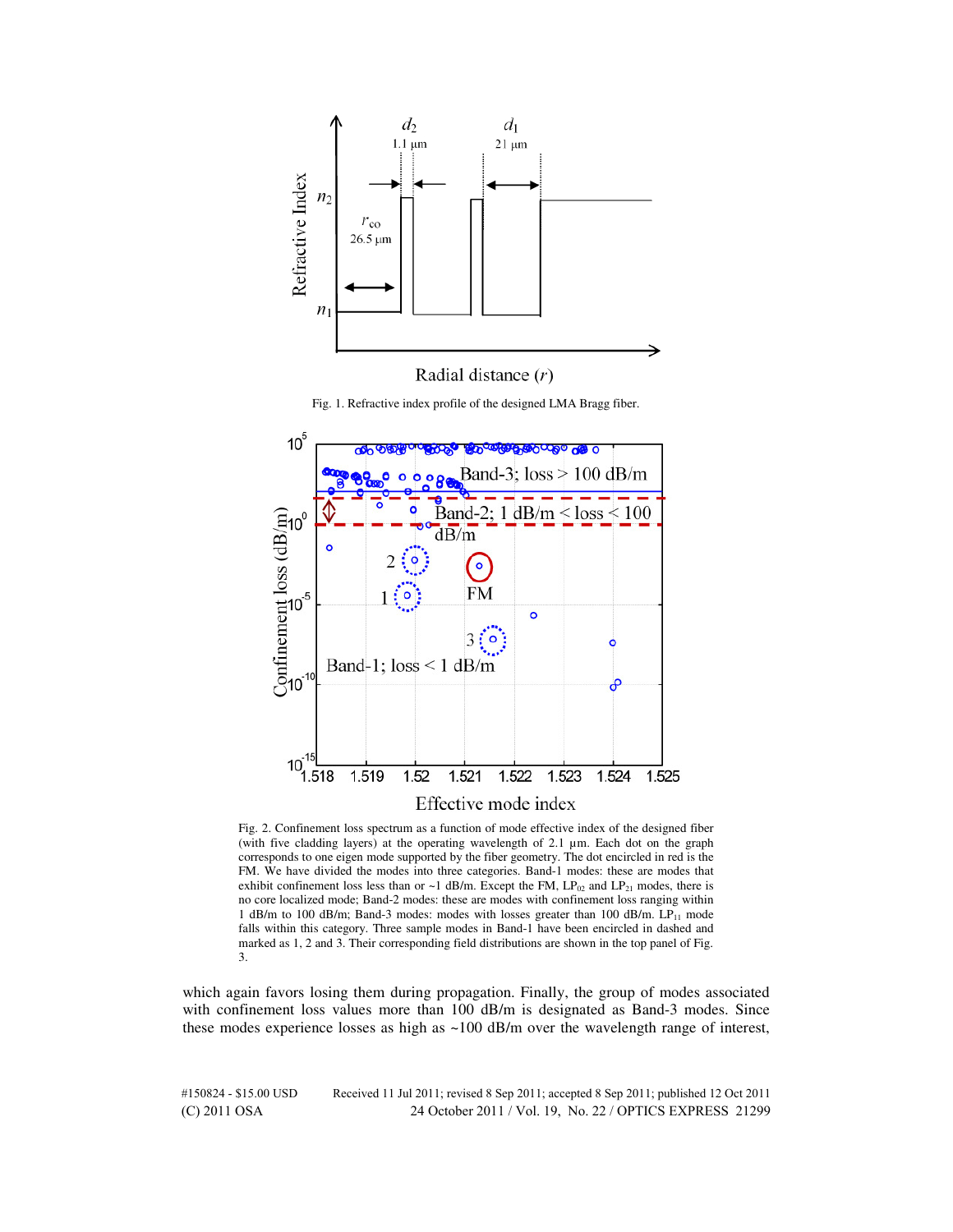they would be lost within a very short length of the fiber and hence can be ignored for all practical purposes. Figure 3 shows the field distributions of three different randomly chosen modes corresponding to each of the three bands respectively. The top row of the figure which consists of a panel of three images clearly showed that the modes with losses less than that of the FM are the high-index ring modes (as shown Figs. 3a1, 3a2 and 3a3). These are the field distributions of the three randomly chosen modes encircled (in dashed) as 1, 2, and 3 in Fig. 2, respectively. The middle row displays the field distributions corresponding to modes with losses less than 100 dB/m, but localized within the core. As sample distributions, we have



Fig. 3. Typical filed distributions of different categories of modes supported by the designed fiber. We have calculated the modes using a quarter structure of the fiber and employed various symmetry conditions to calculate all possible modes. The grey lines indicate the fiber geometry with PML. Arrows indicate the polarization state of the electric field. Figures 3a1) to 3a3) show the field distribution corresponding to the modes encircled as 1, 2, and 3, respectively in Fig. 2 under Band-1 modes. From these distributions it is clearly evident that these modes are not core guided modes. In Figs. 3b1) to 3b3) we have shown the field distributions corresponding to  $LP_{03}$ ,  $LP_{31}$  and  $LP_{41}$  modes, respectively under the Band-2 modes. For the category of Band-3 modes, we have shown sample field distributions of  $LP_{11}$ (as Fig. 3c1) and two other HOMs of same symmetries (as Figs. 3c2 and 3c3).

displayed field distributions of  $LP_{03}$ ,  $LP_{31}$  and  $LP_{41}$  as Figs. 3b1, 3b2, and 3b3, respectively.

The bottom row of Fig. 3 clearly depicts the signature of different HOMs with same symmetries as of  $LP_{11}$  mode. Figure 4 shows the confinement loss spectrum for the  $LP_{01}$  and  $LP_{11}$  modes demonstrating a large loss discrimination of more than three orders of magnitude between them across the entire wavelength range of  $2 - 4 \mu m$ . The total (including the material loss) loss of the LP<sub>11</sub> mode is ~100 dB/m over the proposed wavelength range, implying that a fiber length of  $\sim$ 25 cm will introduce a loss of  $\sim$ 25 dB to this mode, whereas the fundamental mode will suffer a total loss of less than 0.5 dB, which is essentially dominated by the much higher material loss  $(\sim 2 \text{ dB/m})$  as compared to its confinement loss.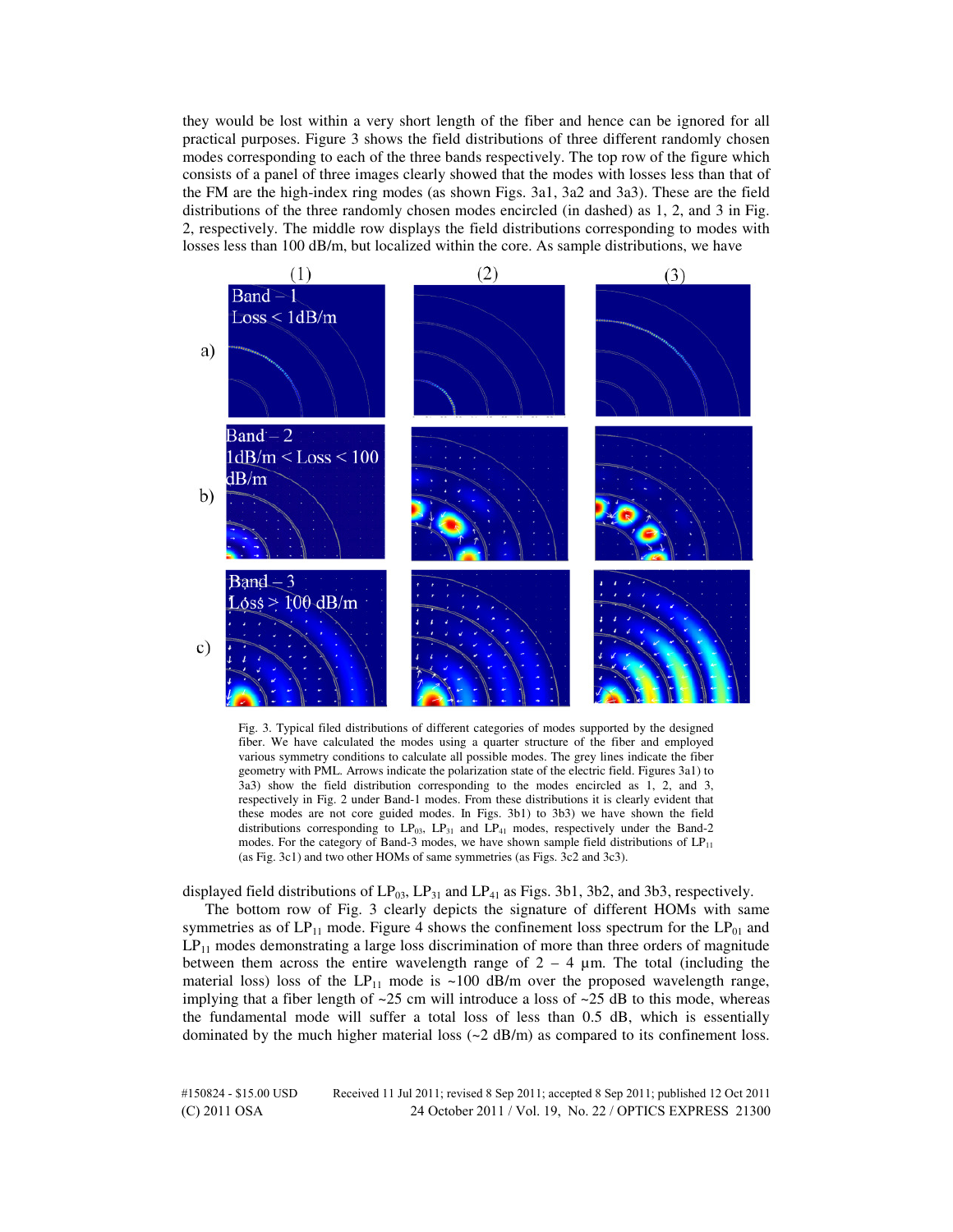Thus, a length of 25 cm of the proposed LMA fiber will provide an essential effective differential loss of 20 dB between the  $LP_{01}$  and  $LP_{11}$  modes, which is sufficient to achieve effectively single-mode operation for high power delivery at wavelengths between 2 - 4 µm.



Fig. 4. Spectral response of the confinement loss of the FM and  $LP_{11}$  mode of the designed fiber.

We would like to point out that the core of the designed fibre does support the  $LP_{02}$  mode which exhibits a minimum confinement loss of more than  $1dB/m$  across the operating wavelength range as shown in Fig. 5. Since the  $LP_{02}$  mode has the same symmetry as the FM, it would also be excited along with the FM (although all other supported modes will leak out from the proposed length of the designed fiber), thereby making the fiber dual-moded.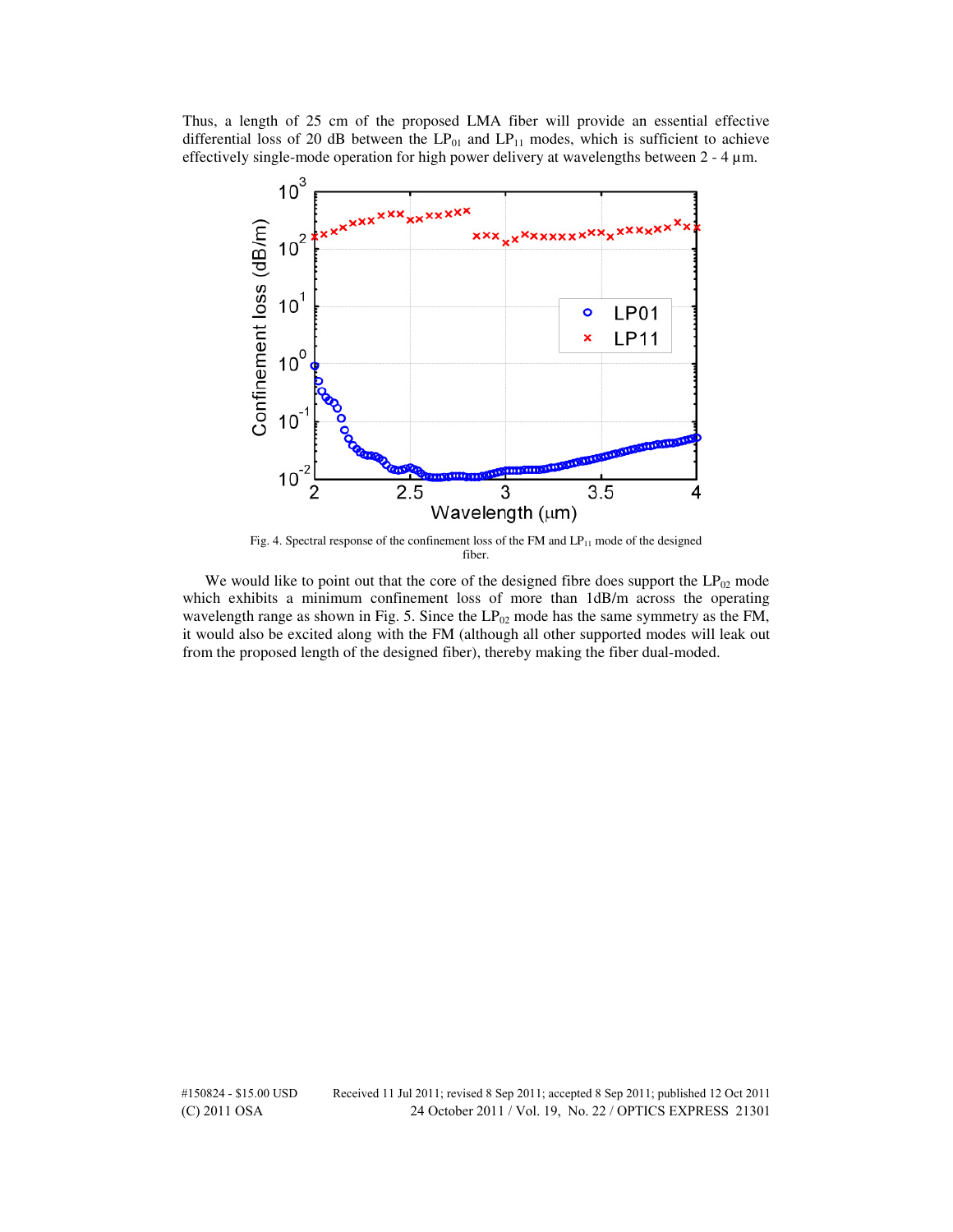

Fig. 5. Confinement loss spectrum of the  $LP_{02}$  mode as compared to the FM of the designed fiber.

Interestingly, the loss of this mode, which is more than 1 dB/m, is still two orders of magnitude higher than that of the FM (as shown in Fig. 5). Hence, with improvements in glass purity, the bulk loss of silicate glasses expected to go down to  $\sim 0.1$  dB/m in the near future, and subsequently this differential loss being sufficient to enable modal discrimination, effective single-mode guidance is a distinct possibility. The discrimination could be further improved by exploiting the higher bend sensitivity of the HOMs and relatively larger fractional power content of the fundamental mode. Moreover, selective excitation of the  $LP_{01}$ mode by tapering the input end of the designed fiber could also be an alternative route towards better mode quality of the output beam [27].

Besides modal losses, the effective mode area is the other important characteristic parameter that limits the power level in high power delivery systems and controls the efficiency of various nonlinear processes along the fiber length. Figure 6 shows variation in effective area of the FM between  $2 - 4 \mu m$  wavelengths. Note that the variation is extremely small across this entire wavelength range of interest and exhibits an average value of  $\sim$ 1100  $\mu$ m<sup>2</sup>. The inset in Fig. 6 shows the electric field distribution of the LP<sub>01</sub> mode of the designed fiber at the operating wavelength of  $2.1 \mu m$ , illustrating that the field is well-confined within the core. Even though the nonlinearity of the chosen lead silicate glasses (fiber core  $(n_2) \sim 2 \times$  $10^{-19}$  m<sup>2</sup>/W ) is ~10 times higher than that of silica, the large mode area of the proposed fiber yields an effective nonlinearity of ~0.5  $(W. Km)^{-1}$ , which is comparable to a standard silica fiber of much smaller effective mode area. Hence, the nonlinear effects that are detrimental for high power delivery would be considerably suppressed in the proposed LMA fiber in spite of the fiber material's higher nonlinearity than conventional silica fibers.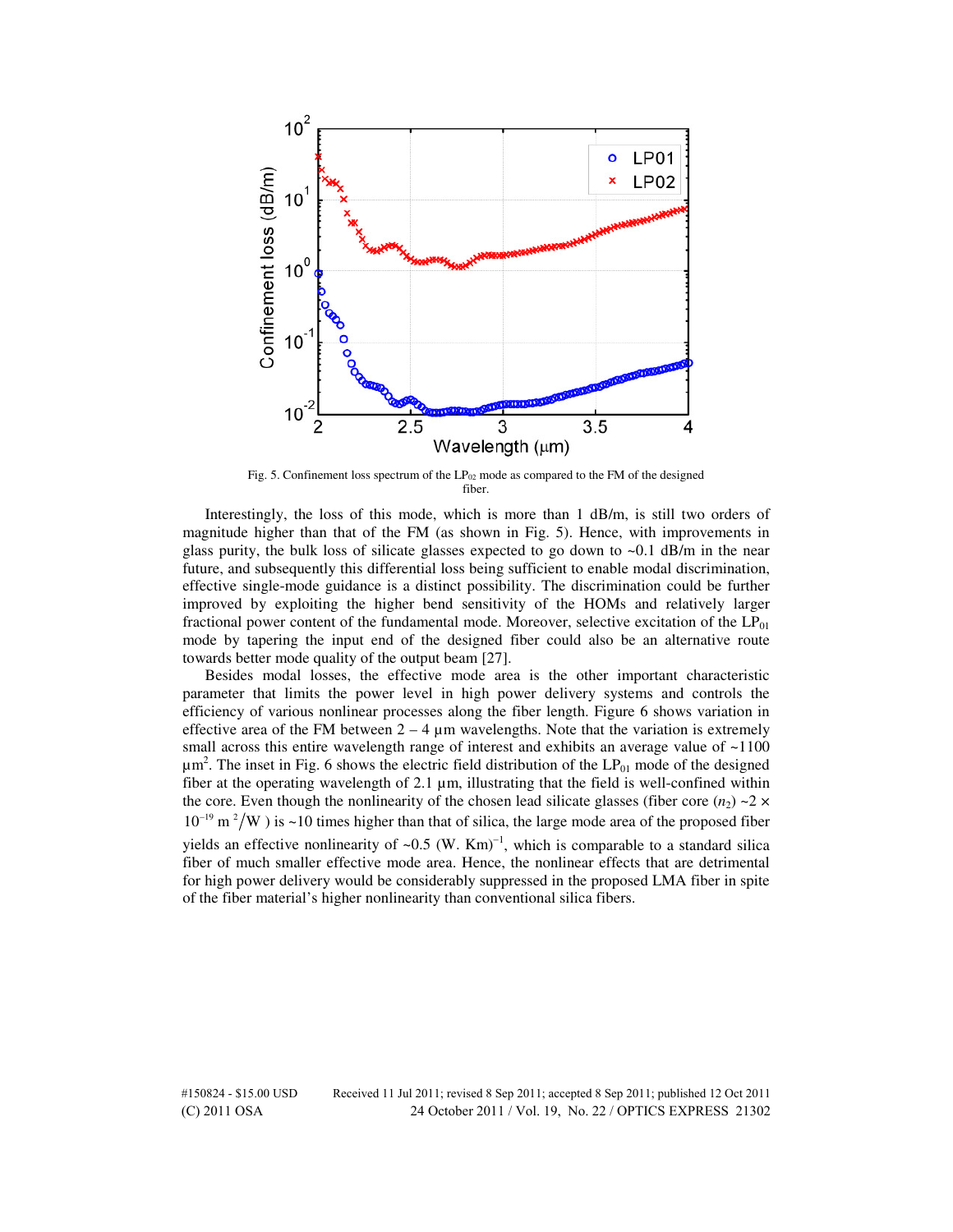

Fig. 6. Variation of effective area of the FM with wavelength. Inset shows the field profile of the FM in one-quarter of the fiber structure at  $\lambda = 2.1 \mu m$ . The grey lines indicate the fiber geometry. Arrows indicate the polarization state of the electric field.

We have also investigated the tolerance performance of the proposed fiber design with respect to deviations in the cladding layer thicknesses. It was observed that variations of up to  $\pm$  5% in the cladding layer thickness do not significantly alter the propagation characteristics of the relevant modes. Due to its all-solid large core geometry with five cladding layers, fabrication of such a fiber should be easily achievable through the extrusion process [14, 22]. Bigger core size and sufficiently thick cladding layers should also enable better control during fabrication and prevent any birefringence of any form [26].

Figure 7 shows the total dispersion (including material and waveguide dispersion) spectrum calculated for the FM of the fiber. It has zero dispersion wavelength (ZDW) at 2.04  $\mu$ m and a small dispersion slope of ~0.07 ps/(km.nm<sup>2</sup>) at the central wavelength of 3  $\mu$ m. Interestingly, the ZDW at 2.04 µm is ideal for optically pumping such a fiber with Thulium/ Holmium doped fiber lasers. Thus, these dispersion characteristics of the designed fiber in conjunction with the availability of high power fiber lasers for pumping implies that it also has the potential to generate a large mode area continuum with a low divergent (numerical aperture of the fiber ~0.035) output spanning across the mid-IR region. An interesting aspect of the proposed fiber is the close proximity of its ZDW to the pump wavelength; a characteristic that is typically difficult to attain in LMA fibers meant for the mid-IR region wherein material dispersion dominates over waveguide dispersion making it difficult to tailor the dispersion characteristics. Continuum generation using LMA fibers is particularly attractive for achieving high throughput power, which is difficult with small core fibers due to the limitations imposed by the damage threshold of the fiber material. From this point of view our proposed fiber design should be attractive.